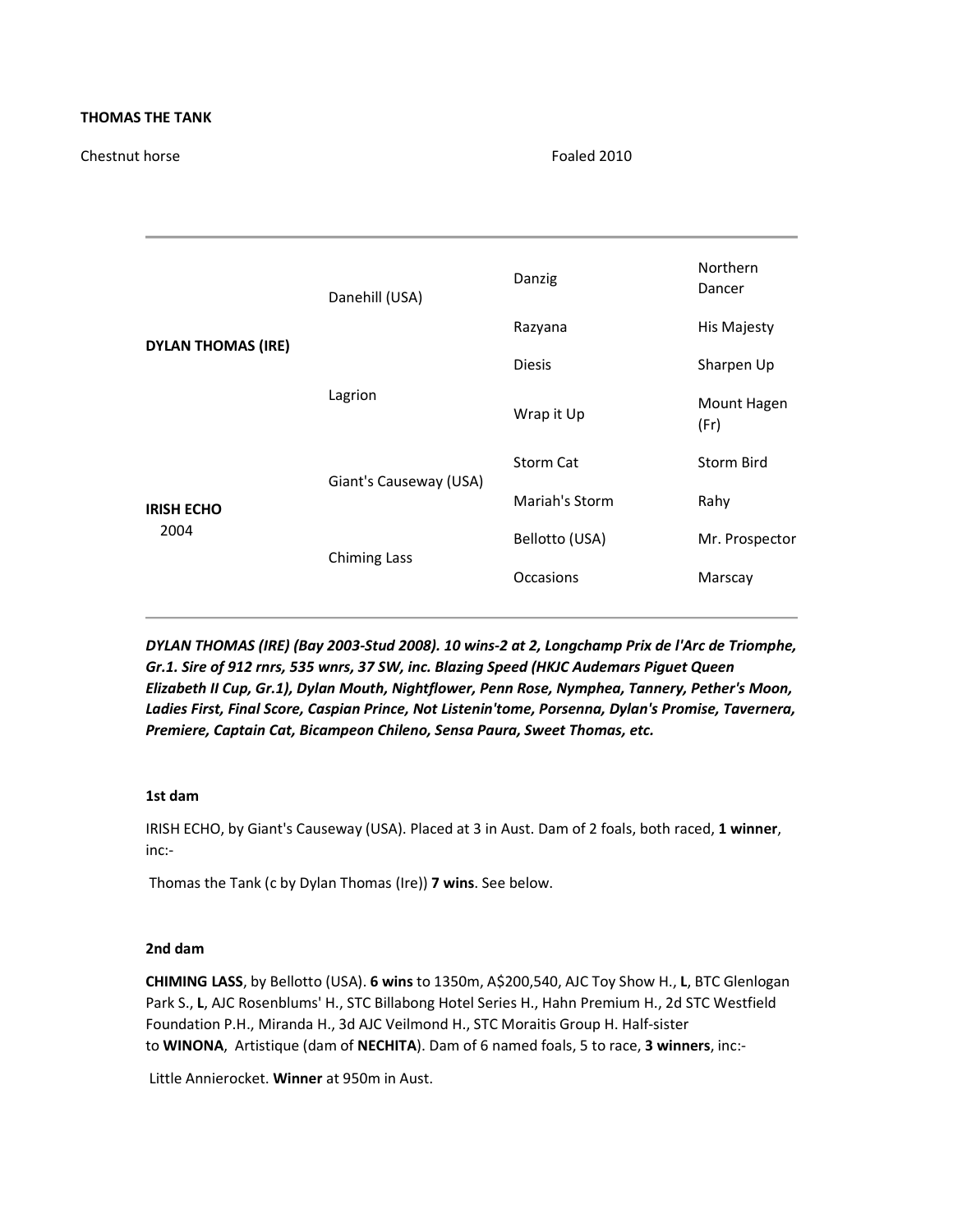Fuji Omamori. **Winner** at 1400m in Aust. Dam of-

 Black Unicorn. **4 wins** at 1000m, 1100m, Singapore TC Benchmark 74 H., Initiation P., Novice S., Class 4 H., 2d Singapore TC Fairy Tale H., Class 4 H., 3d Singapore TC Benchmark 89 H.

Twigley. **Winner** at 1000m in Aust. Dam of 2 winners-

The Soprano. **4 wins** from 1200m to 2000m in Aust.

De Twigstar. **3 wins** to 1400m in Aust.

Irish Echo. See above.

Chiming In. Placed at 3 in Aust. Dam of 4 winners-

Chiming Vicar. **6 wins** from 1200m to 1800m in Korea.

Jinggeomdari. **4 wins**-1 at 2-at 1000m, 1200m in Korea.

Imperator. **4 wins** to 1300m in Korea.

Segye Ranking. **3 wins** at 1200m, 1300m in Korea.

### **3rd dam**

OCCASIONS, by Marscay. **6 wins** from 1200m to 1600m, AJC Richard Jones H., Horlicks H., STC Georges River H., 2d STC Bremick H., Penshurst H., 3d AJC Mares H. Half-sister to **Star State**. Dam of 7 named foals, all raced, **6 winners**, inc:-

**CHIMING LASS** (f Bellotto) **6 wins**. See above.

**WINONA** (f Bluebird) **5 wins** at 1300m, 1400m, A\$173,730, AJC Toy Show H., **L**, M&S Smallgoods H., Yarraman Park Stud H., Cabramatta Inn H., 2d STC Research S., **Gr.3**, Omni H., 3d AJC Toy Show H., **L**, Reginald Allen H., **L**, De Bortoli Wines H., STC Rydges Parramatta H., 4th Gosford RC Belle of the Turf S., **L**. Producer.

 Artistique. **4 wins** from 1200m to 1800m, A\$196,725, AJC Pop McGovern Welter H., STC De Bortoli Wines H., Solo Sub H., 2d AJC Schweppes H., STC Gaypak Mandarins H., Peppers Hunter Valley H., Theraces.com.au H., Rosemount Estate H., 3d AJC Princesses Approve H., Bigpond H., Insurance Market Facilities H., STC Nickaz Constructions H., 4th MVRC Sunline S., **Gr.2**. Dam of 5 winners-

**NECHITA** (f Fastnet Rock) **3 wins**-1 at 2-at 1100m, 1200m, A\$457,300, VRC Coolmore Stud S., **Gr.1**, ATC Silver Shadow S., **Gr.3**, Ambassador Travel Services 2YO P. Producer.

 Thermogenic. **2 wins** at 1600m, A\$92,726, VRC Henry Bolte H., 3d SAJC Rotary End Polio Now Provincial Super Series Final H., Drink Driving? Grow Up H.

 Get Salty. **4 wins** at 1400m, 1500m, Qld Tatt's RC Sky Channel Tattersalls Arcade H., QTC Racetree H.

Investiture. **7 wins** to 1400m, 3d AJC De Bortoli Noble One 2YO H., QTC Sunset Sue Welter H.

#### **4th dam**